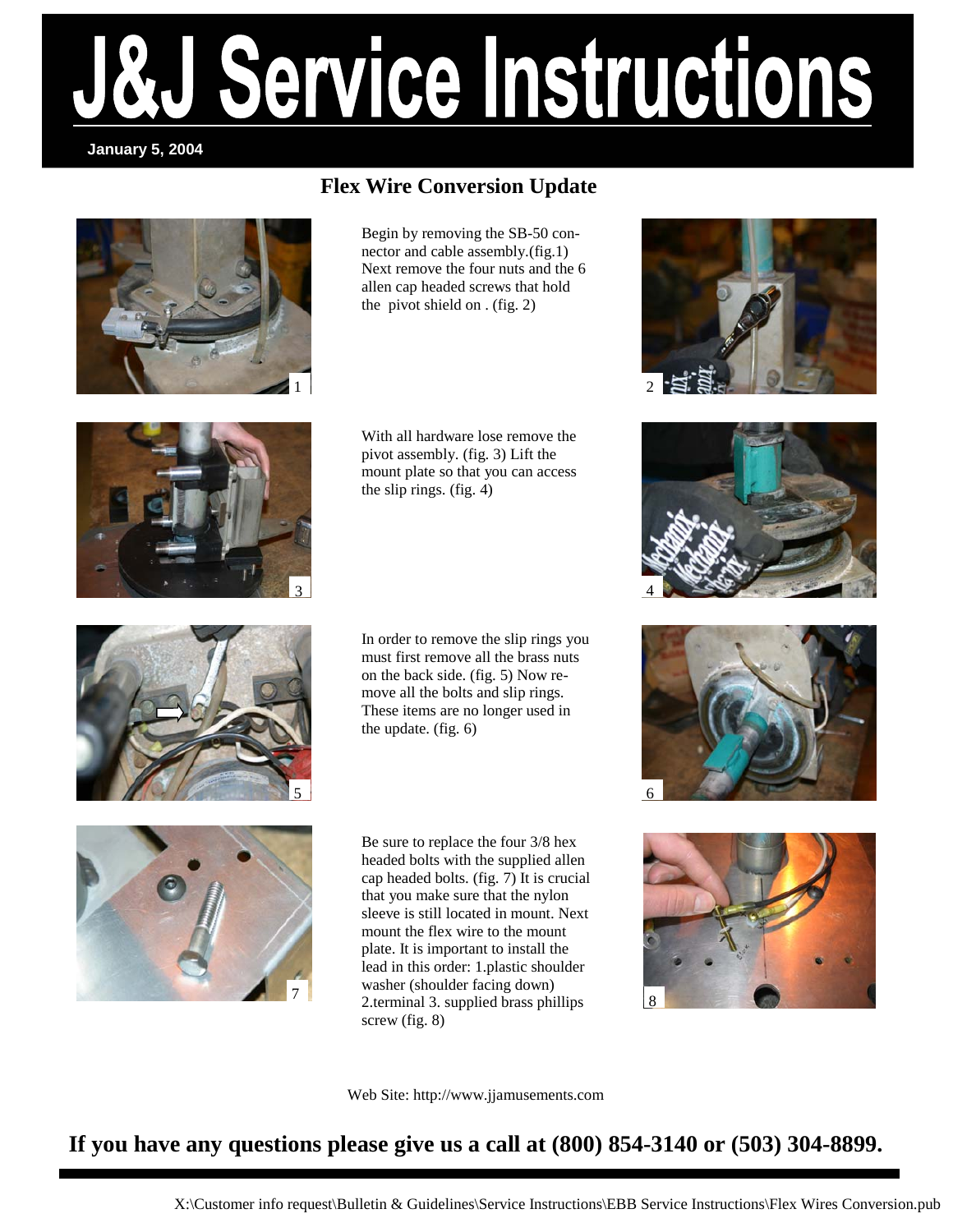# Service Instructions

#### **January 5, 2004**



#### **Flex Wire Conversion Update**

On the motor side make sure to install spacer, washer, then nut. (fig. 9) It is very important that you route the flex with enough play to allow full range of steering motion. The arrows indicate where to connect the flex wire to UHMW disk. Now carefully remove the two threaded inserts  $9 \t(fig. 10)$  | 10





11 | per bushings. (fig. 12)  $\vert$  12 Drill out the two holes of with which the inserts were removed with a letter U size (.368) drill bit. (do not substitute with any other size) It is very important that the bushings are a pressed fit. Make sure to have the drill bit perpendicular to the UHMW plate. (fig. 11) Lightly tap in the supplied cop-

> Connect flex wire to the UHMW disk in the order of : 1.brass washer 2.terminal 3.star washer 4.bolt. (fig. 13) Take note on the routed direction of the negative and positive leads. (fig. 14)









Now connect SB-50 cable assembly making sure that you have the positive and the negative leads connected to the corresponding flex wire leads. Install in order terminal, star washer, brass nut (fig. 15) Reassemble pivot assembly (fig. 16) (**Note)** It is recommended that copper anti seize is 15 used on the 1/2 inch pivot cover 16 bracket nuts to reduce galling.



**If you have any questions please give us a call at (800) 854-3140 or (503) 304-8899.**